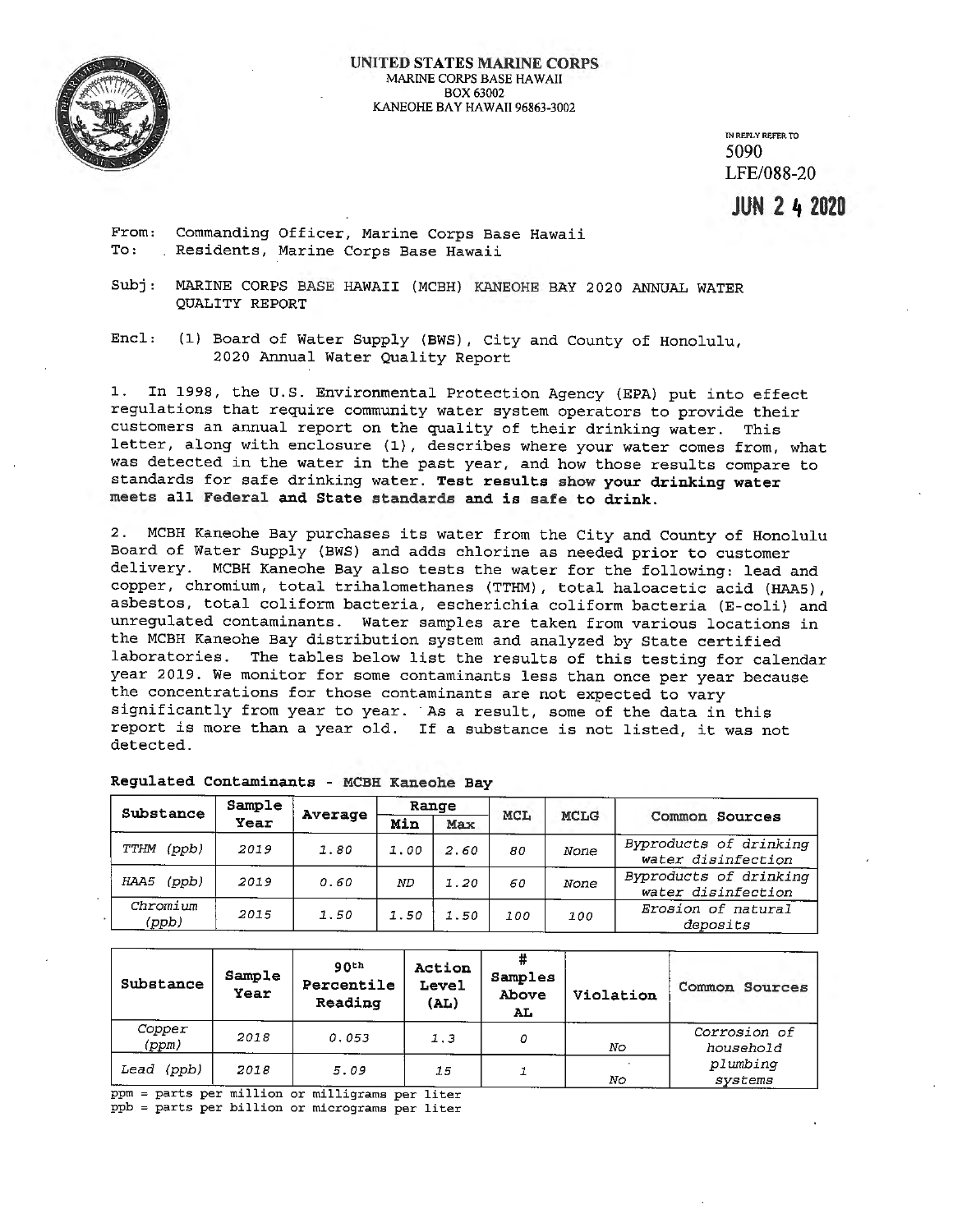#### Subj: MARINE CORPS BASE HAWAII (MCBH) KANEOHE BAY 2019 ANNUAL WATER QUALITY REPORT

MCL = Maximum Contaminant level: The highest level of a contaminant allowed in drinking water. MCLs are set as close to the MCLGs as feasible using the best available treatment. MCLG = Maximum Contaminant Level Goal: The level of a contaminant in drinking water below which there is no known or expected risk to health. MCLGs allow for a margin of safety.

| Substance                                                                                                                                                 | Sample | Unit      |         | Range            |      |  |
|-----------------------------------------------------------------------------------------------------------------------------------------------------------|--------|-----------|---------|------------------|------|--|
|                                                                                                                                                           | Year   |           | Average | Min              | Max  |  |
| Dibromoacetic acid                                                                                                                                        | 2018   | $\mu$ g/l | .4483   | .336             | .625 |  |
| Chromium, Hexavalent                                                                                                                                      | 2015   | ppb       | 1.55    | 1.5              | 1.6  |  |
| Strontium                                                                                                                                                 | 2015   | ppb       | 96      | 96               | 96   |  |
| Vanadium<br>$\frac{1}{2}$ . $\frac{1}{2}$ . $\frac{1}{2}$ . $\frac{1}{2}$ . $\frac{1}{2}$ . $\frac{1}{2}$ . $\frac{1}{2}$ . $\frac{1}{2}$ . $\frac{1}{2}$ | 2015   | ppb       | 9.35    | 9.3<br>$\bullet$ | 9.4  |  |

| Unregulated Contaminants |  |  | MCBH Kaneohe Bay |  |
|--------------------------|--|--|------------------|--|
|--------------------------|--|--|------------------|--|

*p~/1* **m** micrograms per liter

Unregulated Contaminants do not have designated MCLs or MCLGs but still require monitoring.

3. All water provided at MCBH installations for drinking purposes comes from off-base sources managed by the BWS. There are no drinking water wells located on MCBH property. The sources of drinking water (both tap water and bottled water) may include rivers, lakes, streams, ponds, reservoirs, springs, and wells. As water travels both above and below ground, naturally occurring minerals, and in some cases radioactive material, dissolve into it. Source water can also pick up substances resulting from animal and human activities. Contaminants that may be present in various types of source water include:

\* Viruses and bacteria, which may come from sewage treatment plants, septic systems, livestock, and wildlife.

\* Salts and metals, which can be natural or may result from storm runoff, wastewater discharges, and farming.

\* Organic chemicals, which originate from industrial processes, petroleum processes, petroleum production, gas stations, storm runoff and septic systems.

\* Radioactive substances, which can be naturally occurring.

\* Pesticides and herbicides, which can come from a variety of sources such as agriculture, urban storm water runoff, and residential uses.

4. In order to ensure safe tap water, the EPA Safe Drinking Water Act (SDWA) sets regulatory standards on the amounts of certain contaminants found in water provided by public water systems. The Food and Drug Administration (FDA) establishes limits for contaminants in bottled water. Drinking water, including bottled water, may reasonably be expected to contain small amounts of some contaminants; the presence of contaminants is not always indicative े. of a health risk. More information about contaminants and potential health effects can be obtained by calling the Environmental Protection Agency's Safe Drinking Water Hotline (1-800-426-4791) or by accessing the EPA's drinking water web site (www.epa.gov/safewater/) .

5. Some people may be more vulnerable to contaminants in drinking water than the general population. Individuals with compromised immune systems such as cancer patients undergoing chemotherapy, people who have undergone organ transplants, those with HIV/AIDS or other immune system disorders, some elderly, and infants can be more susceptible to infections. These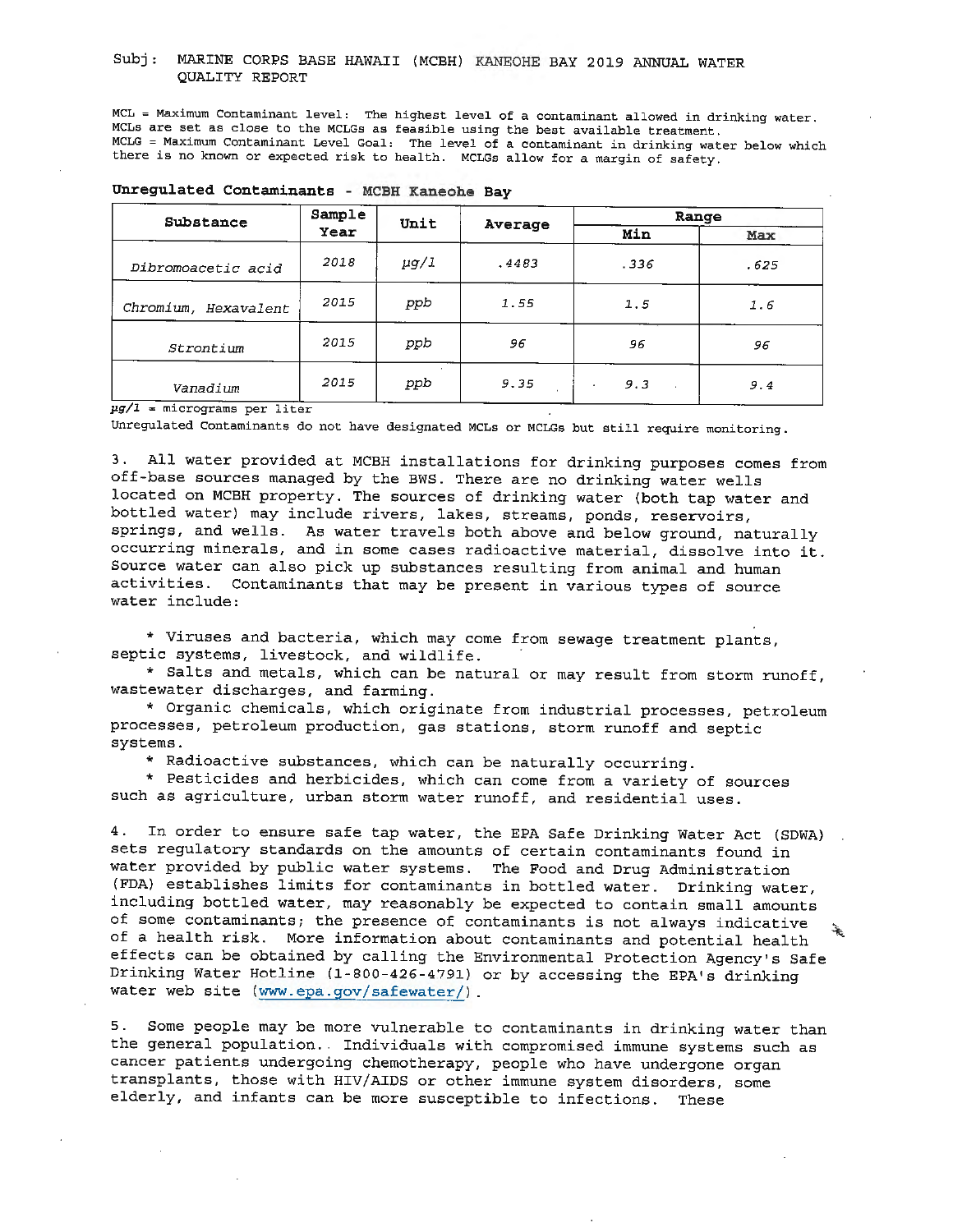#### Subj: MARINE CORPS BASE HAWAII (MCBH) KANEOHE BAY 2019 ANNUAL WATER QUALITY REPORT

individuals should seek advice about drinking water from their health care provider. EPA/CDC (Center for Disease Control) guidelines on appropriate measures to lessen the risk of infection by Cryptosporidium and other microbial contaminants are available from the EPA's Safe Drinking Water Hotline (l-800-426-4791).

6. Regular testing of MCBH drinking water continues to confirm that MCBH drinking water does not contain lead at levels above safe drinking water standards. If present, elevated levels of lead can cause serious health problems, especially for pregnant women and young children. Infants and children who drink lead containing water in excess of the set action level could experience delays in their physical or mental development. Children could show slight deficits in attention span and learning abilities while consumption by adults over many years could lead to kidney problems or high blood pressure. Lead found in drinking water is primarily from materials and components associated with service lines and home plumbing. If you are concerned about lead in your water, information on lead in drinking water, testing methods, and steps you can take to minimize exposure, are available from the Safe Drinking Water Hotline or at http://www.epa.gov/safewater/lead.

7. A source water assessment for the wells serving MCBH Kaneohe Bay was completed in 2003 and is available for review from the MCBH Environmental Division. Additional test results and drinking water information can be found in enclosure (1). MCBH does not have routine public meetings about the drinking water system, however questions regarding MCBH Kaneohe Bay Drinking Water (including the 2003 source water assessment) can be directed to Ed Zuelke, Chief of Environmental Compliance and Restoration, MCBH, 257-7142.

IniPorlop

LtCol USMC By Direction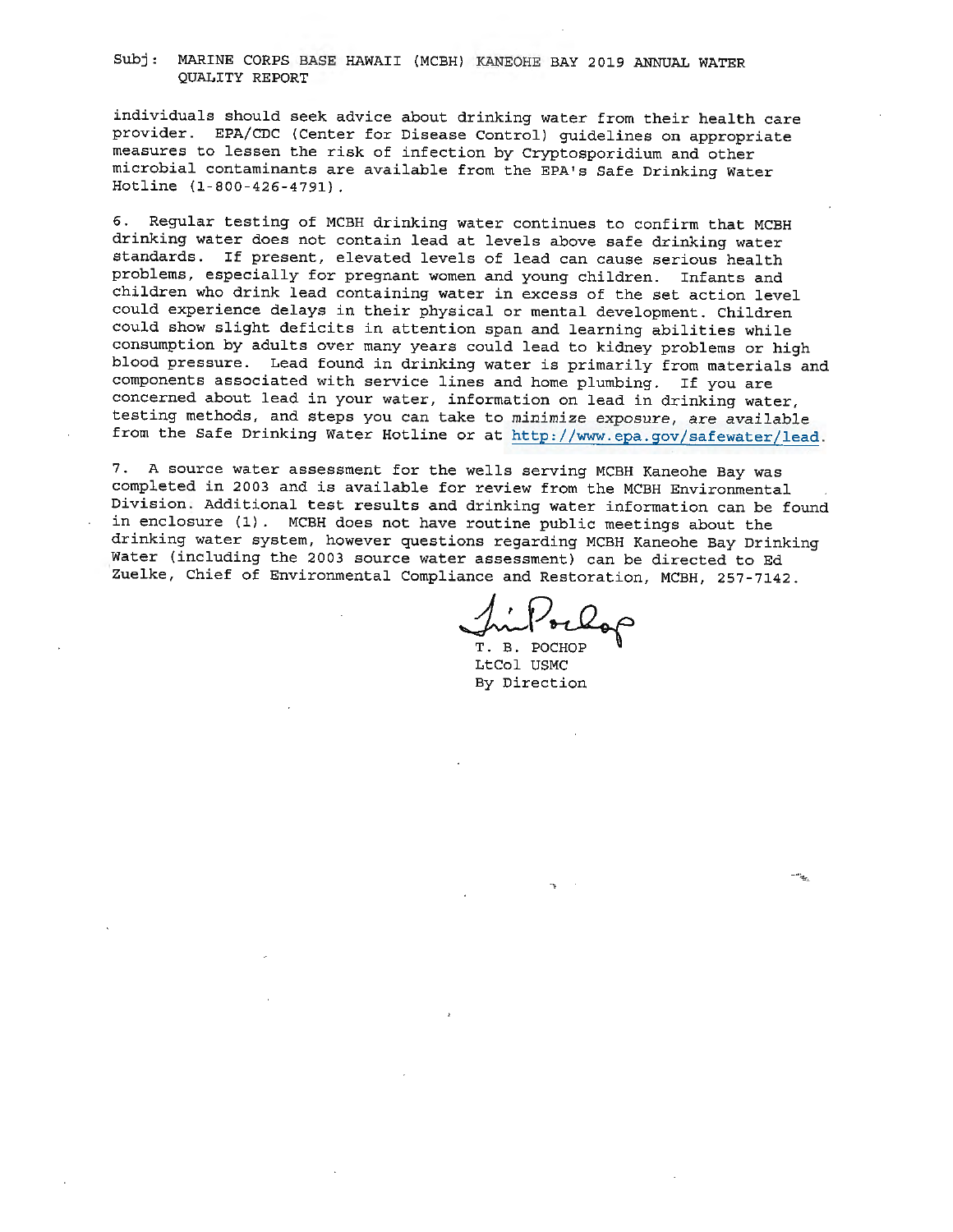## 2 0 2 0 A N N U A L WATER **QUALITY** REPORT

Federal and state law requires testing your drinking water for many diferent types of contaminants.

This report contains test results showing your water is **safe to drink** and meets all federal and state requirements. If a contaminant is **not listed**, then it was **not detected**.

Federal and state law requires testing your drinking water for many different types of contaminants. Below is a complete list.

## Regulated Primary Contaminants

Acrylamide Alachlor Alpha emiters Antimony Arsenic Asbestos (>10 micron) Atrazine Barium Benzene Beryllium Beta/photon emiters Bromate Cadmium Carbofuran Carbon tetrachloride Chlordane Chlorite Chlorobenzene Chromium (total) Copper Cyanide 2,4-D

Dalapon Di (2-ethylhexyl)adipate Dibromochloropropane (DBCP) o-Dichlorobenzene p-Dichlorobenzene 1,2-Dichloroethane 1,1-Dichloroethylene cis-1,2-Dichloroethylene trans-1,2-Dichloroethylene Dichloromethane 1,2-Dichloropropane (DCP) Dinoseb Dioxin Di(2-ethylhexyl)phthalate Diquat Endothall Endrin Epichlorohydrin Ethylbenzene Ethylene dibromide (EDB)

Fecal coliform Fluoride Glyphosate Haloacetic Acids (HAA5) Heptachlor Heptachlor epoxide Hexachlorobenzene Hexachlorocyclopentadiene Lead Lindane Mercury (total) Methoxychlor Nitrate (as N) Nitrite (as N) Oxamyl (Vydate) PCBs Pentachlorophenol Picloram Polyaromatic hydrocarbons [benzo(a) pyrene] Radium 226 + 228 Selenium Simazine Styrene Tetrachloroethylene (PCE) Thallium Toluene Total coliform Total Trihalomethanes (TTHMs) Toxaphene 2,4,5-TP 1,2,4-Trichlorobenzene 1,1,1-Trichloroethane 1,1,2-Trichloroethane Trichloroethylene (TCE) 1,2,3-Trichloropropane (TCP) **Turbidity** Uranium Vinyl chloride Xylenes (total)

## Unregulated Contaminants

| Boron            | Chloride              | HAA6Br                      | Sodium    |
|------------------|-----------------------|-----------------------------|-----------|
| <b>Bromoform</b> | Chlorodifluoromethane | HAA9                        | Strontium |
| 1-Butanol        | Chromium, hexavalent  | Manganese                   | Vanadium  |
| Chlorate         | <b>Dieldrin</b>       | Methyl t-Butyl Ether (MTBE) |           |

Measurements In this report, one part per million (ppm) is the same as one milligram of the substance in one liter of water (mg/L). To put this into perspective, one part per million is approximately one second in 11.5 days. One part per billion (ppb) is even smaller! about 1 second in 31.7 years.



Board of Water Supply<br>630 South Beretania Street<br>Honolulu, Hawaii 96843 630 South Beretania Street Honolulu, Hawaii 96843 Board of Water Supply

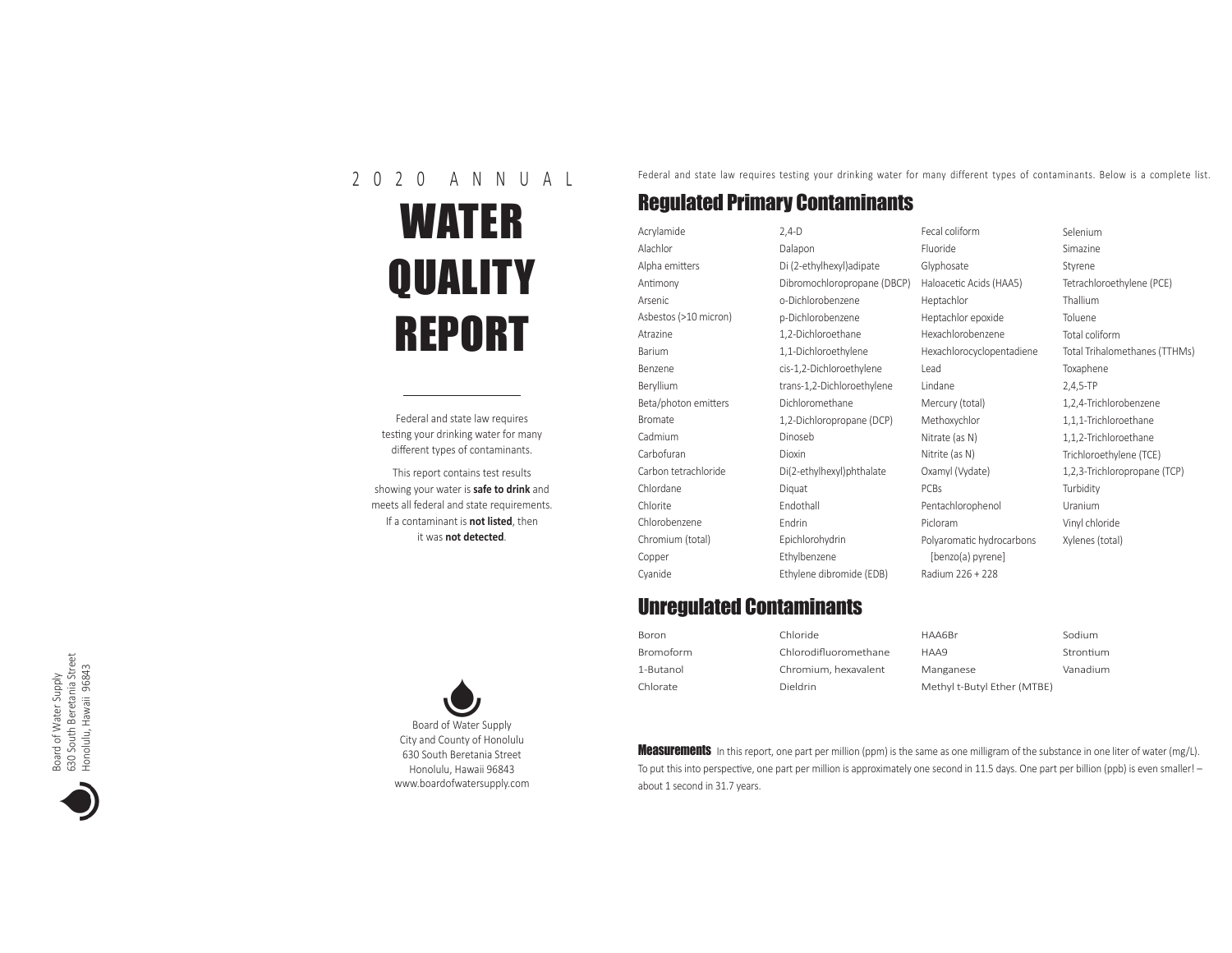#### 600 Mokapu Road

#### **The water quality monitoring results are presented below.**

**Sample**

| <b>Source Name</b>   | <b>Origin of Water</b> | <b>Treatment</b> | Region         |
|----------------------|------------------------|------------------|----------------|
| a) Kaluanui Wells    | Groundwater            | Chlorination     | 2              |
| b) Maakua Well       | Groundwater            | Chlorination     | 2              |
| c) Punaluu Wells II  | Groundwater            | Chlorination     | $\overline{2}$ |
| d) Punaluu Wells III | Groundwater            | Chlorination     | $\frac{2}{2}$  |
| e) Waihee Tunnel     | Groundwater            | Chlorination     |                |
|                      |                        |                  |                |
|                      |                        |                  |                |
|                      |                        |                  |                |
|                      |                        |                  |                |
|                      |                        |                  |                |
|                      |                        |                  |                |
|                      |                        |                  |                |
|                      |                        |                  |                |

**Highest**

The substances detected in these sources are shown below. If a substance is not shown then it was not detected.

#### **The water serving** 600 Mokapu Road **State State State State State Standards** and **State Standards.** 21651

**Unregulated Contaminants (Do not have designated maximum limits but require monitoring)**

|                                                                                                                                                               |                                               | Tested Sample                                        |                                               | Highest                                                             | Range                                                           |                                                                     | Health                                                                  |                                                                              |
|---------------------------------------------------------------------------------------------------------------------------------------------------------------|-----------------------------------------------|------------------------------------------------------|-----------------------------------------------|---------------------------------------------------------------------|-----------------------------------------------------------------|---------------------------------------------------------------------|-------------------------------------------------------------------------|------------------------------------------------------------------------------|
| Contaminant                                                                                                                                                   | By                                            | Year                                                 | Unit                                          | Average                                                             | <b>Minimum</b>                                                  | <b>Maximum</b>                                                      | Advisory                                                                | <b>Found in Sources</b>                                                      |
| Chlorate<br>Chloride<br>Chromium, Hexavalent<br>Sodium<br>Strontium<br>Sulfate<br>Vanadium                                                                    | (2)<br>(2)<br>(2)<br>(2)<br>(2)<br>(2)<br>(2) | 2017<br>2019<br>2017<br>2019<br>2017<br>2019<br>2017 | ppb<br>ppm<br>ppb<br>ppm<br>ppb<br>ppm<br>ppb | 42.000<br>150.000<br>1.900<br>26.000<br>210.000<br>19.000<br>14.000 | 38,000<br>16.000<br>1.200<br>26,000<br>51.000<br>2.600<br>7.000 | 42.000<br>150.000<br>1.900<br>26,000<br>210.000<br>19,000<br>14.000 | 210,000<br>$250**$<br>13.000<br>60,000<br>4000.000<br>$250**$<br>21.000 | b.d.e<br>All Sources<br>b.c.d.e<br>a<br>b.c.d.e<br>All Sources<br>b, c, d, e |
| Conception Maximum Contaminant Lough (CMCLe) are standards ostablished as quidelines to posist public unter quoter guatema in managine the posthetic quality. |                                               |                                                      |                                               |                                                                     |                                                                 |                                                                     |                                                                         |                                                                              |

Haloacetic Acids (HAA9)

\*\* Secondary Maximum Contaminant Levels (SMCLs) are standards established as guidelines to assist public water systems in managing the aesthetic quality<br>(taste, odor and color) of drinking water. EPA does not enforce SMCL

#### **Distribution System Monitoring**

**Disinfection By-Products (2)**

|                     |          | <b>System Name</b>             | Contaminant                                             | Unit         | Min          | Max           | <b>Highest</b><br>LRAA | <b>MCL</b><br>(Allowed)                | <b>MCLG (G</b> |
|---------------------|----------|--------------------------------|---------------------------------------------------------|--------------|--------------|---------------|------------------------|----------------------------------------|----------------|
| <b>MCLG</b>         | Found in | Honolulu-Windward-Pearl Harbor | <b>Total Trihalomethanes</b><br>Haloacetic Acids (HAA5) | ppb<br>ppb   | 0.00<br>0.00 | 17.00<br>0.00 | 6.20<br>0.00           | 80<br>60                               | None<br>None   |
| (Goal)<br>$2.000$ a | Sources  |                                | Contaminant                                             | <b>Ilnit</b> | Min          | May           | Averson                | <b>MCL</b><br>$(MI)$ $(MI)$ $(MI)$ $C$ |                |

#### **Microbial Contaminants (2)**

| <b>System Name</b>             | Contaminant | <b>Number of positive</b><br>E. coli samples found | Violation<br>(Yes/No) | <b>Number of assessments</b><br>required to perform | Major sources in drinking<br>water |
|--------------------------------|-------------|----------------------------------------------------|-----------------------|-----------------------------------------------------|------------------------------------|
| Honolulu-Windward-Pearl Harbor | E. Coli     |                                                    | No                    |                                                     | Human and animal<br>fecal waste    |

Level 1 Assessment: A Level 1 assessment is a study of the water system to identify potential problems and determine (if possible) why total coliform bacteria have been found in our water system.

Level 2 Assessment: A Level 2 assessment is a very detailed study of the water system to identify potential problems and determine (if possible) why an E. coli MCL violation has occurred and/or why total coliform bacteria have been found in our water system on multiple occasions.

#### **Residual Chlorine**

| <b>System Name</b>             | <b>Sample</b><br>Year | Unit | Lowest<br>Monthly<br>Average | <b>Highest</b><br>Monthly<br>Average | Running<br>Annual<br>Average | <b>MRDL</b> | <b>MRDLG</b> |
|--------------------------------|-----------------------|------|------------------------------|--------------------------------------|------------------------------|-------------|--------------|
| Honolulu-Windward-Pearl Harbor | 2019                  | ppm  | 0.29                         | 0.35                                 | 0.3                          |             |              |

#### **Lead/Copper Testing (2)**

| Contaminant | <b>Sample</b><br>Year | <b>Unit</b> | 90th<br>Percentile<br>Reading | Action<br>Level | # Samples<br>Above Action<br>Level |
|-------------|-----------------------|-------------|-------------------------------|-----------------|------------------------------------|
| Copper      | 2018                  | ppm         | 0.029                         | 1.300           |                                    |
| Lead        | 2018                  | ppb         | < 1.000                       | 15.000          |                                    |

No violations found for calendar year 2019

#### Date Report Printed: 5/11/2020

**Contaminant Unit Min Max Average**

Haloacetic Acids (HAA6BR) ppb 0.00 1.50 0.82 NYA NYA

**(Allowed) MCLG (Goal)**

**(Allowed) MCLG (Goal)**

|             | ------- |      | <br>    |         |         |           |         |                |
|-------------|---------|------|---------|---------|---------|-----------|---------|----------------|
| Contaminant | Year    | Unit | Average | Minimum | Maximum | (Allowed) | (Goal)  | <b>Sources</b> |
| Barium      | 2019    | ppm  | 0.003   | 0.003   | 0.003   | 2.000     | 2.000   | l a            |
| Chromium    | 2019    | ppb  | 2.000   | 2.000   | 2.000   | 100,000   | 100.000 | a              |
| Nitrate     | 2019    | ppm  | 0.180   | 0.170   | 0.180   | 10.000    | 10.000  | b,e            |
|             |         |      |         |         |         |           |         |                |
|             |         |      |         |         |         |           |         |                |
|             |         |      |         |         |         |           |         |                |
|             |         |      |         |         |         |           |         |                |
|             |         |      |         |         |         |           |         |                |
|             |         |      |         |         |         |           |         |                |
|             |         |      |         |         |         |           |         |                |
|             |         |      |         |         |         |           |         |                |
|             |         |      |         |         |         |           |         |                |
|             |         |      |         |         |         |           |         |                |
|             |         |      |         |         |         |           |         |                |
|             |         |      |         |         |         |           |         |                |

**Range**

**MCL**

#### **Definitions:**

**Regulated Contaminants (2)**

**Source Water Monitoring**

| MCL                    | Maximum Contaminant Level. The highest level of a contaminant that is allowed in drinking water. MCLs are<br>set as close to the MCLGs as feasible using the best available treatment technology. |
|------------------------|---------------------------------------------------------------------------------------------------------------------------------------------------------------------------------------------------|
| <b>MCLG</b>            | Maximum Contaminant Level Goal. The level of a contaminant in drinking water below which there is no known                                                                                        |
|                        | or expected risk to health. MCLGs allow for a margin of safety.                                                                                                                                   |
| <b>GAC</b>             | <b>Granular Activated Carbon Filtration</b>                                                                                                                                                       |
| <b>Health Advisory</b> | An estimate of acceptable drinking water levels for a chemical substance based on health effects information.                                                                                     |
|                        | Health advisory is not a legally enforceable standard.                                                                                                                                            |
| CFU/100ml              | Colony forming units per 100 milliliter                                                                                                                                                           |
| mrem/yr                | Millirems Per Year (A Measure of Radiation)                                                                                                                                                       |
| pCi/L                  | Picocuries Per Liter (A Measure of Radioactivity)                                                                                                                                                 |
| ppb                    | Parts Per Billion or Micrograms Per Liter"                                                                                                                                                        |
| ppm                    | Parts Per Million or Milligrams Per Liter                                                                                                                                                         |
| ppt                    | Parts Per Trillion or Nanograms Per Liter                                                                                                                                                         |
| NQ                     | Not Quantifiable (< means "less than")                                                                                                                                                            |
| NYA                    | <b>Not Yet Available</b>                                                                                                                                                                          |
| N/A                    | <b>Not Applicable</b>                                                                                                                                                                             |
| <b>ND</b>              | <b>Not Detected</b>                                                                                                                                                                               |
| ۰.                     | EPA considers 50 pCi/L to be the level of concern for beta particles                                                                                                                              |
| (1)                    | Analysis by the State of Hawaii Department of Health.                                                                                                                                             |
| (2)                    | Analysis by the Honolulu Board Of Water Supply. Questions, call 808-748-5370.                                                                                                                     |
| <b>LRAA</b>            | Locational running annual average is the average of sample analytical results for samples taken at a particular<br>monitoring location during the previous four calendar quarters.                |
| <b>MRDL</b>            | Maximum residual disinfectant level: The highest level of a disinfectant allowed in drinking water.                                                                                               |
| <b>MRDLG</b>           | Maximum residual disinfectant level goal: The level of a drinking water disinfectant below which there is no                                                                                      |
|                        | known or expected risk to health.                                                                                                                                                                 |
|                        |                                                                                                                                                                                                   |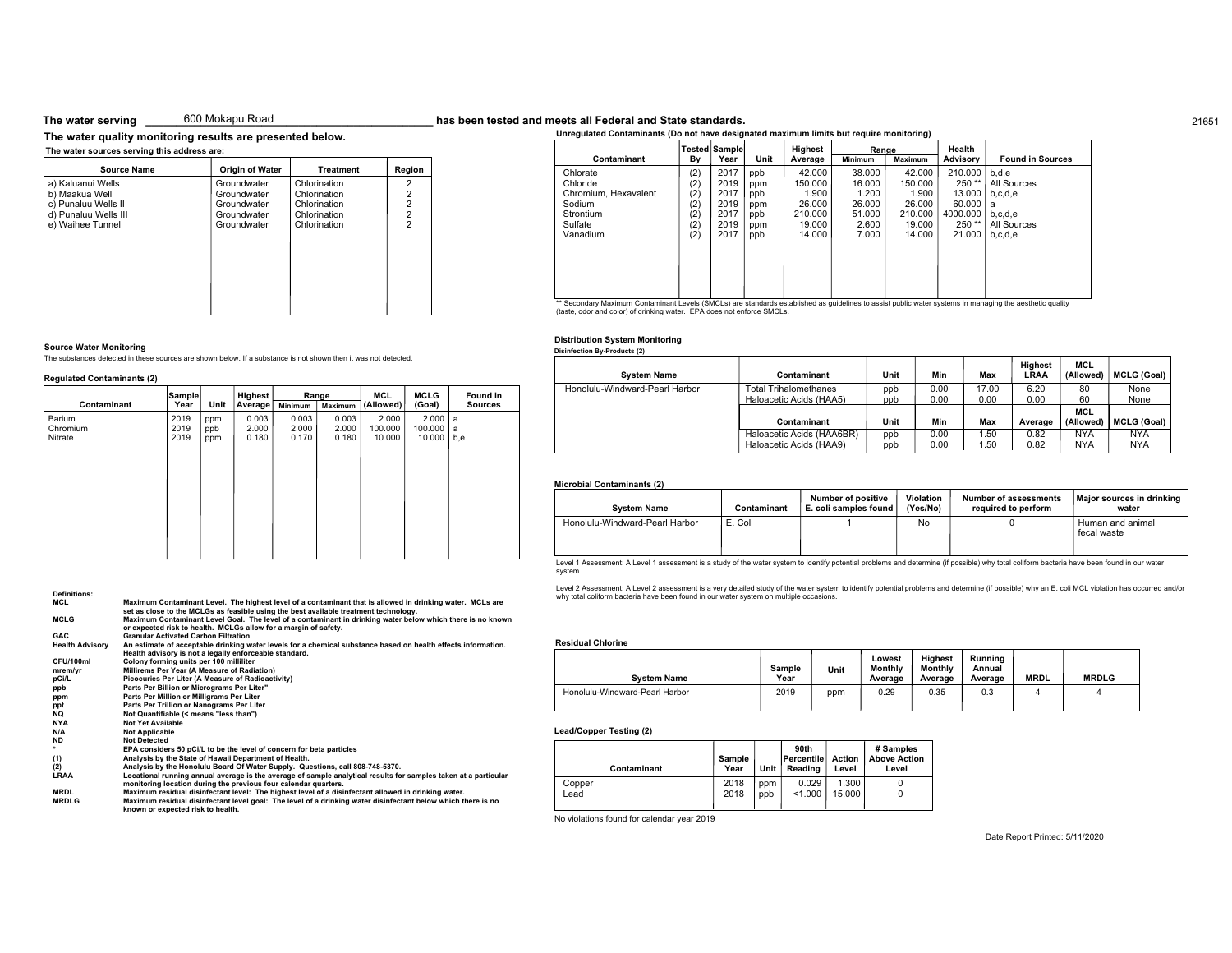#### Is My Drinking Water Really Safe?

Yes, we take our responsibility to provide safe drinking water very seriously. Like you, we drink the same water and share the same concerns about its quality. Islandwide, the Board of Water Supply (BWS) operates over 94 water sources that are located among nine diferent water regions. Your tap water generally comes from those sources located within your area and not from all 94. The report shows the name of the source(s) serving your area and the region it is located in.

Each year, these sources and systems are tested for more than 80 diferent types of contaminants by the BWS.

**The sources serving your area did not contain any of the listed contaminants except for the ones shown on the report. In all cases, the amounts found are fully compliant with the standards for safe drinking water.**

#### Drinking Water Standards and Testing

In order to ensure that tap water is safe to drink, the Environmental Protection Agency (EPA) prescribes regulations which limit the amount of certain contaminants in water provided by public water systems. The Food and Drug Administration (FDA) regulations establish limits for contaminants in bottled water which must provide the same protection for public health. A contaminant is any substance that may pose a potential health concern if present in very large quantities.

The regulations require testing tap water for many different categories of contaminants. One category is the regulated or primary contaminants. Each has a maximum contaminant goal and maximum contaminant level. The **Maximum Contaminant Level Goal** (MCLG) is the level of a contaminant in drinking water below which there is no known or expected risk to health. MCLGs allow for a margin of safety. The **Maximum Contaminant Level** (MCL) is the highest level of a contaminant that is allowed in drinking water. This limit is the standard for safe drinking water and is set by federal and/or state health agencies. MCLs are set as close to the MCLGs as feasible using the best available treatment technology.

The regulations also have testing requirements for certain unregulated contaminants. Health agencies generally do not specify MCLs or MCLGs for unregulated contaminants. However, they may establish an **acton level** which is the concentration of a contaminant which, if exceeded, triggers treatment or other requirements that a water system must follow.

The rules also require testng the water in the distributon system (for trihalomethanes and coliform bacteria) and at the consumer's tap (for lead and copper).

Each contaminant category has its own monitoring frequency established by regulation. The testing is performed either annually, every two years or every three years as determined by federal and state drinking water regulations.

#### Where Does My Water Come From?

The sources of drinking water (both tap water and bottled water) include rivers, lakes, streams, ponds, reservoirs, springs, and wells. On Oahu, drinking water begins as rain falling over the Koolau and Waianae Mountain ranges. Because volcanic rock is porous, much of this rain is naturally fltered through the ground on its way to large underground formations called aquifers.

As water travels over the surface of the land or through the ground, it dissolves naturally-occurring minerals, radioactive material, and substances resulting from the presence of animals or from human activity.

Source Water Assessments, reports that evaluate the susceptbility of our drinking water sources to pollution, have been completed as of 2004. These reports are available for review by calling Erwin Kawata at (808) 748-5080.

#### BWS Water Sources and Systems

The Board of Water Supply operates and maintains over 94 water sources that combine to deliver an average of 145 million gallons of water per day.

The water is supplied through a distribution system that contains over 2,100 miles of pipeline and 171 reservoirs. The entire system is monitored 24 hours a day.

#### What Kinds of Contaminants are a Concern to Drinking Water?

Contaminants that may be present in source water include:

**Microbial contaminants**, such as viruses and bacteria, which may come from sewage treatment plants, septic systems, agricultural livestock operations, and wildlife.

**Inorganic contaminants**, such as salts and metals, which can be naturally-occurring or result from urban stormwater runoff, industrial or domestic wastewater discharges, oil and gas production, mining, or farming.

**Pesticides and herbicides**, which may come from a variety of sources such as agriculture, urban stormwater runoff, and residential uses.

**Organic chemical contaminants**, including synthetic and volatle organic chemicals, which are by-products of industrial processes and petroleum production, and can also come from gas stations, urban stormwater runoff, and septic systems.

**Radioactive contaminants**, which can be naturally-occurring or be the result of oil and gas production and mining activities.

Drinking water, including botled water, may reasonably be expected to contain at least small amounts of some contaminants.

The presence of contaminants does not necessarily indicate that water poses a health risk. More information about contaminants and potential health effects can be obtained by calling the EPA's Safe Drinking Water Hotline 1-800-426-4791 or the DOH at (808) 586-4258.

Some people may be more vulnerable to contaminants in drinking water than the general population. Immuno-compromised individuals such as persons with cancer undergoing chemotherapy, persons who have undergone organ transplants, people with HIV/AIDS or other immune system disorders, some elderly, and infants can be partcularly at risk from infections. These people should seek advice about drinking



water from their healthcare providers. FPA/CDC (Centers for Disease Control and Prevention) guidelines on appropriate means to lessen the risk of infection by cryptosporidium are available from the EPA's Safe Drinking Water Hotline at 1-800-426-4791 or the DOH at (808) 586-4258.

#### What Kinds of Contaminants Have Been Found in Oahu's Water?

Below is a list of substances that have been found in Oahu's water and their possible sources. See the water quality report for the substances found in your water. In all cases, the amounts present are fully compliant with the standards.

Alpha and beta activity occur naturally in groundwater from the erosion of natural deposits and decay of natural and man-made deposits. **Antmony** is found in discharge from petroleum refneries, fre retardants, ceramics, electronics, and solder.

**Arsenic** may occur from the erosion of natural deposits; runoff from orchards, runoff from glass, and electronics production wastes.

Atrazine may occur from runoff from herbicide used on row crops. **Barium** may occur naturally in groundwater from the erosion of natural deposits.

**Boron** is a mineral found in food and the environment. It occurs naturally in rocks, soil, and seawater and is also used in vitamin supplements.

**Bromide** occurs naturally in the environment and is not being considered for regulation.

**1-Butanol** is used as a solvent in paints, surface coatings, lacquers, thinners, pharmaceutical formulations, waxes, and resins. The testing of this contaminant is currently being performed and reported under the Fourth Unregulated Contaminant Monitoring Rule (UCMR4). The purpose of UCMR4 is to collect data on contaminants that may be present in drinking water. The United States Environmental Protecton Agency then uses this informaton to decide if changes to the regulations are needed.

**Carbon tetrachloride** is an organic chemical that may occur in drinking water from discharge from chemical plants and other industrial activities.

**Chlorate** is a byproduct of the drinking water disinfection process that forms when using sodium hypochlorite. According to EPA, chlorate levels more than 210 parts per billion may be a health concern.

**Chlordane** is a residue of a banned termiticide.

**Chloride** is a common element in the environment that occurs widely in soils, plants, water, and foods. It is most commonly found in nature as a salt of sodium called sodium chloride beter known as table salt.

**Chlorodifuoromethane** also known as R-22, is a gas used for cooling in refrigeration and air conditioning systems.

**Chromium** may occur naturally in groundwater from the erosion of natural deposits.

**Chromium, Hexavalent** also known as chromium 6 is a chemical form of chromium that occurs naturally in rocks, animals, plants, soil, and in volcanic dust and gases. Water sources can be afected by hexavalent chromium naturally, or through contamination plumes from industrial centers, landflls, and improper discharge of industrial processing streams. EPA has not yet determined if low levels of hexavalent chromium in drinking water are a health risk.

**Copper** may occur in tap water from new or the corrosion of household copper plumbing systems, erosion of natural deposits, or leaching from wood preservatives.

**Di (2-ethyhexyl) phthalate** is found in discharge from rubber and chemical factories.

**Dibromochloropropane** (DBCP) is an organic chemical formerly used in Hawaii as a soil fumigant in pineapple cultivation and a petroleum additive. It has been found in several groundwater wells in Central Oahu.

**1,2-Dichloropropane** (DCP) is an organic chemical used as a solvent and pesticide that may occur in drinking water by leaching into groundwater. It also may come from improper waste disposal and discharge from industrial chemical factories.

**Dieldrin** is an organic chemical once used as a pesticide for controlling ground termites and may occur in drinking water by leaching into groundwater.

**Ethylene dibromide** (EDB) is an organic chemical formerly used in Hawaii as a soil fumigant in pineapple cultivation and petroleum additve. It has been found in some groundwater wells in Central Oahu.

**Fecal coliform bacteria** and **E. Coli** can be found in human and animal fecal waste and may also be found in soil.

**Fluoride** occurs naturally in groundwater. According to EPA, it may also come from the erosion of natural deposits or discharged from fertlizer and aluminum factories. It can be a water additive that promotes strong teeth. BWS does not add fuoride.

**HAA6Br** are disinfection byproducts that are formed when chlorine is added to disinfect drinking water react with naturally occurring organic and inorganic matter present in water. The six brominated haloacetic acids (HAA6Br) are Bromochloroacetic Acid, Bromodichloroacetic Acid,